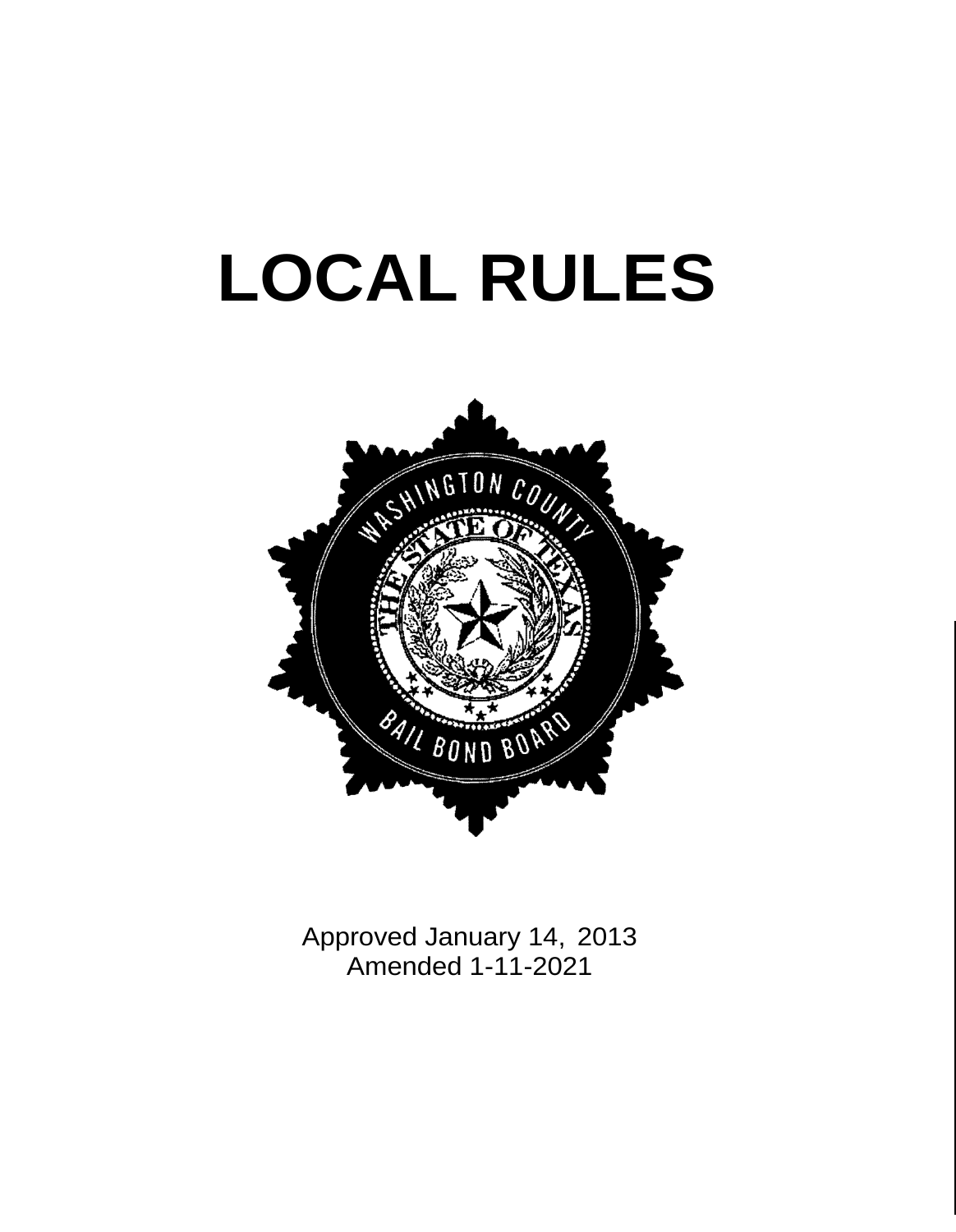#### WASHINGTON COUNTY BAIL BOND BOARD RULES AND REGULATIONS

## **SECTION 1 - GENERAL PROVISIONS**

#### **1.01 Name**

The name of the board shall be Washington County Bail Bond Board, hereinafter **"BOARD".**

#### **1.02 Authority and Scope of Rules**

Pursuant to the provisions of Chapter 1704, Texas Occupations Code (hereinafter, the Code) as amended, the following local rules and regulations are adopted to supervise and regulate each phase of the bonding business in Washington County, Texas.

#### **1.03 Computation of Time**

- A. The computation of time shall be calendar days rather than business days, unless otherwise stated by statute.
- B. Unless otherwise required by statute, in computing time periods prescribed by these Rules, the period shall begin to run on the day after the act, event, or default in question. The day of the act, event or default on which the designated period of time begins to run is not included in the computation. The period shall include the last day of the designated period.
- C. Any deadline imposed pursuant to these Rules, shall extend to the next business day thereafter in the event that the stated date falls on a day that Washington County is not open for business.

#### **1.04 DEFINITIONS**

The following words and terms, when used in these Rules, shall have the following meanings, unless the context clearly indicates otherwise:

- A. Act: Chapter 1704 of Texas Occupations Code (TOC)
- B. Agent: an independent contractor licensed in Washington County as a bail bondsman and contracted by a Corporate Surety to issue bail bonds on behalf of the Corporate Surety.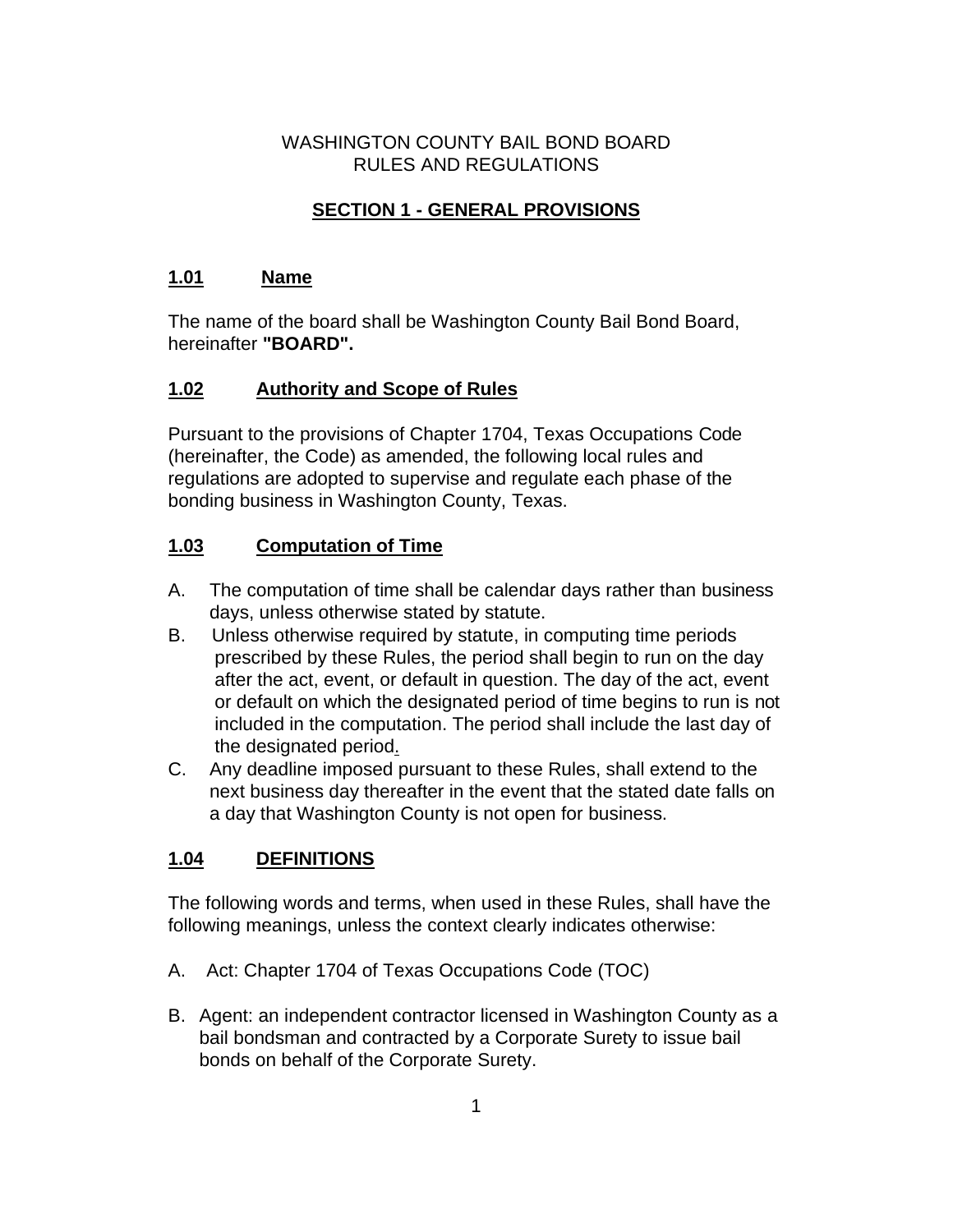- C. Applicant: a person who seeks to obtain or renew a Corporate Surety's Agent or Individual Surety license in Washington County, Texas.
- D. Board: means Washington County Bail Bond Board

E. Bond: cash deposit and any other similar deposit or written undertaking to assure appearance.

- F. Company: an entity engaged in the bail bond business
- G. County: means Washington County

H. Employee: any person who for hire or for any compensation performs work with or on behalf of a Licensee.

I. Licensee: a person licensed hereunder either as an Individual Surety or as Corporate Surety's Agent.

- J. Person: an individual or corporation.
- K. Rules: the Washington County Bail Bond Board Rules

## **SECTION 2 - BAIL BOND BOARD**

#### **2.01 BOARD MEMBERS**

A. The Board composition shall be as described by Texas Occupations Code, Chapter 1704.053

#### **2.02 Licensed Bail Bond Surety Representative**

A. Ballots for Licensed Bail Bond Surety representative shall be mailed by the Board to all licensees no later than December 1 of each year.

B. Each individual Licensee shall be entitled to cast one vote for each license held.

C. Executed ballots shall be returned to the Board no later than 5:00 p.m. December 28.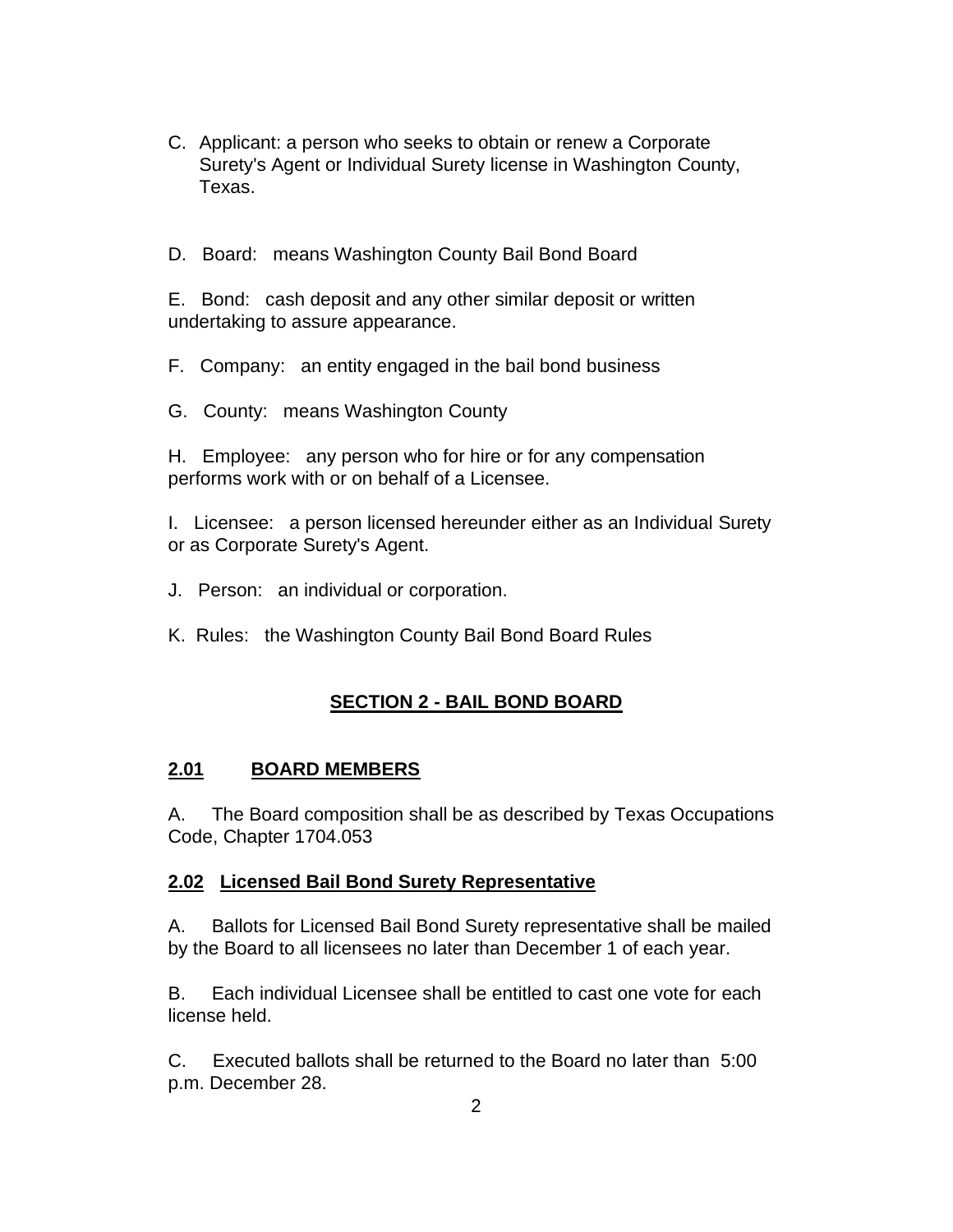D. The Licensee with the largest number of votes will be selected as Licensed Bail Bond Board Surety representative beginning at the following January meeting.

E. The Board shall use a random selection method to resolve any ties for Licensed Bail Bond Surety representative.

#### **2.03 Criminal Defense Attorney Representative**

- A. The name and business address of the criminal defense attorney representative shall be sent in writing to the Board Administration no later than December 1 of each year. The letter must state that the representative has been elected by other attorneys whose principal place of business is located in Washington County.
- B. The Board shall use a random selection method to resolve any ties or multiple submissions for criminal defense attorney representative.
- C. In the event that no representative is named by December 1, the current criminal defense attorney representative shall elect to serve or vacate the position. If vacated, the position shall remain unfilled until such time that the Bail Bond Board Chairman is advised that a new criminal defense attorney representative has been selected. The named nominee shall be submitted for approval by the Board at the next regularly scheduled meeting.

## **2.04 MEETINGS**

A. The Board shall meet the following months: January, April, July, and October or/and at other times as determined by the Chair.

B. The Board shall post all meeting agendas in compliance with the Texas Open Meetings Act. Any interested person may request an item to be placed on the Agenda by presenting the request in writing to the Bail Bond Chair no later than 10 days before the Board Meeting at which it is desired to be discussed and acted upon. The decision to place an item on the agenda shall be made by the Chair.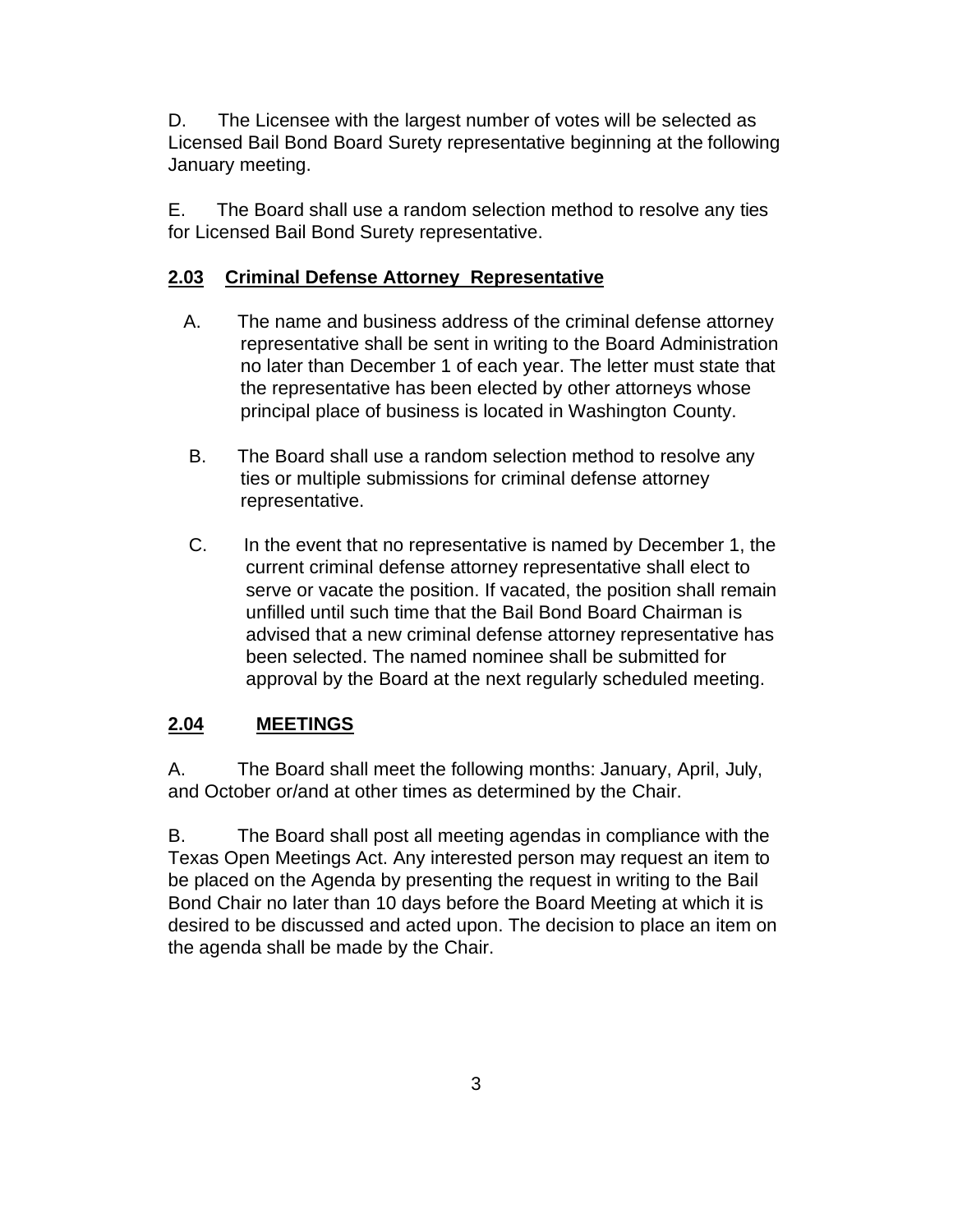C. Any request for a special or emergency meeting shall be by written request to the chair of the Board and shall be accompanied by all pertinent data including a written statement of why a special or emergency meeting should be called. The request for an emergency meeting shall comply with the Texas Open Meetings Act. The determination of the need for a special or emergency meeting shall be at the sole discretion of the chair.

D. License applications shall be considered only during regular quarterly meeting dates. It is the sole responsibility of an applicant to file within required time lines.

## **2.05 OPERATION OF THE BOARD**

A. Annually in January, the Board shall choose one of its members to serve as Chairman (presiding officer) until the next annual election, unless he/she is sooner disqualified.

B. The Chair may vote on any Board matter.

1. The Chair may choose a vice chair, who shall act in the temporary absence of the Chair. In the event the Chair is disqualified for any reason before the end of his/her term, the vice chair shall automatically become Chair until a vote by the Board elects a replacement Chair at its next meeting.

B. Four members of the Board present shall constitute a quorum.

C. The Board shall utilize the County Attorney as its general counsel and may, if deemed necessary and approved by the Board and with the agreement of the County Attorney, retain a licensed attorney of its choice to serve as counsel for the Board with said counsel's compensation to be negotiable.

D. Any action by the Board shall require the vote of a majority of the members present.

E. The Board shall approve the creation of any committees and shall select the members to be appointed in accordance with requirements of the Texas Open Records Act.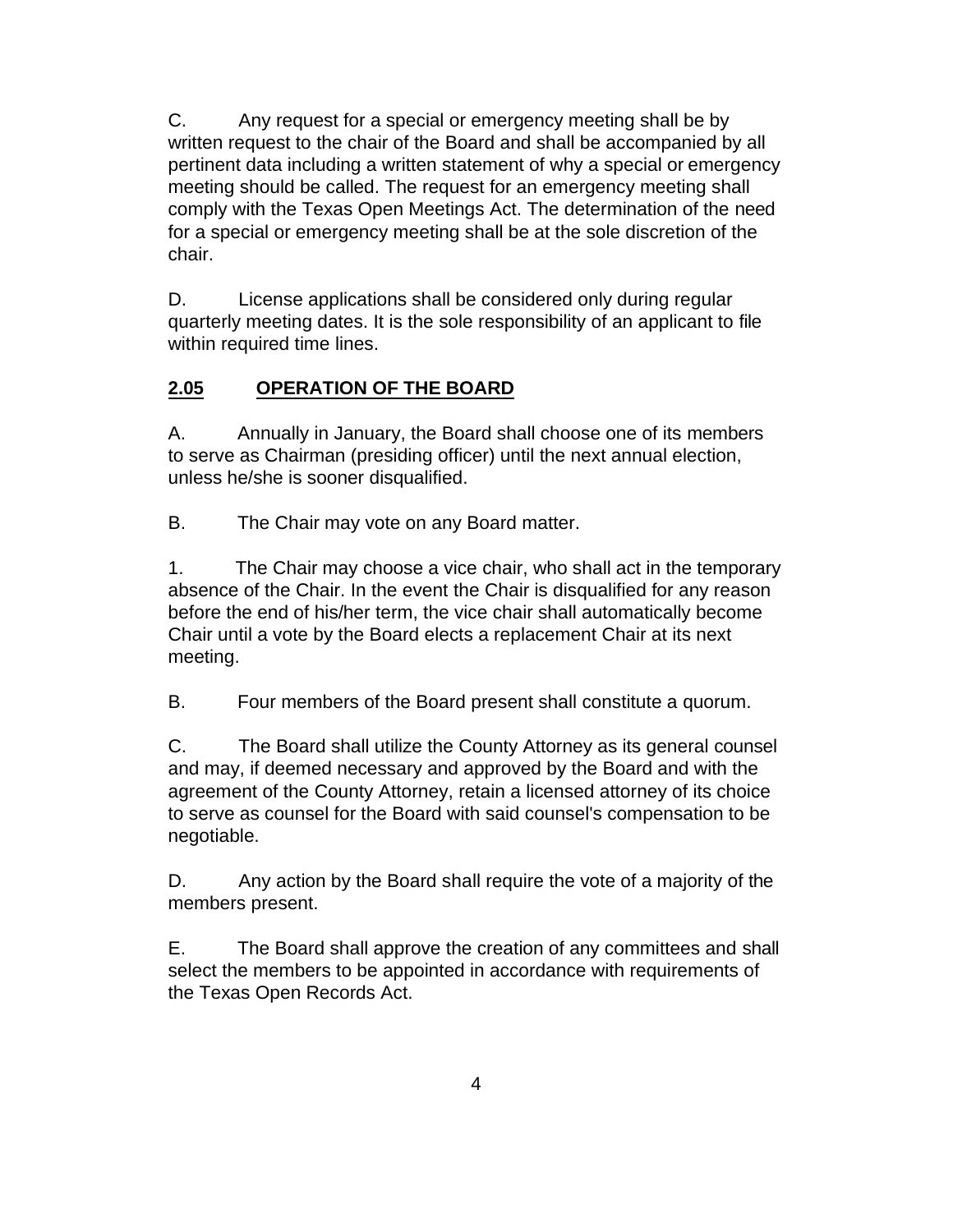F. All proceedings of the Board not governed by specific statutory provisions or rules of the Board, shall be conducted in accordance with Roberts Rules of Order and the Chair of the Board shall appoint a parliamentarian from the Board membership.

G. Persons authorized to designate the member of the Board in a particular category, as defined in TOC 1704.053, shall make such designation in writing and present it to the Board Chair prior to a meeting for the designee to be able to vote on agenda items.

H. In accordance with Chapter 551.005 and Chapter 552.012 of the Government Code: New Board members within 90 days of being seated on the Board shall provide a copy of education certificates pertaining to "Open Meetings" and "Public Information" training to be retained with Board records.

#### **2.06 CHANGE IN RULES**

A. These rules may be adopted, altered, amended or repealed by a majority vote of all the members present at a regularly scheduled meeting of the Board, provided at least 10 days written notice is given of the proposed adoption, alteration, amendment or repeal, by posting the proposed rules in the same manner of posting notice of meetings by the Board.

#### **SECTION 3 - APPLICATION**

#### **3.01 INDIVIDUAL LICENSE**

A. A properly completed application for a bail bond license, along with all required attachments, shall be submitted to the Bail Bond Administrator at least thirty-one (31) days before the expiration of a current license and thirty (30) days before the regularly scheduled meeting of the Board for all sureties and co-sureties who execute security bonds in Washington County. Only Board approved forms shall be used.

B. Applicant shall submit their complete original application, plus 15 additional copies of the completed application to the Bail Bond Administrator. Each copy shall be properly bound and each page shall be sequentially numbered. Incomplete applications will not be presented to the Board.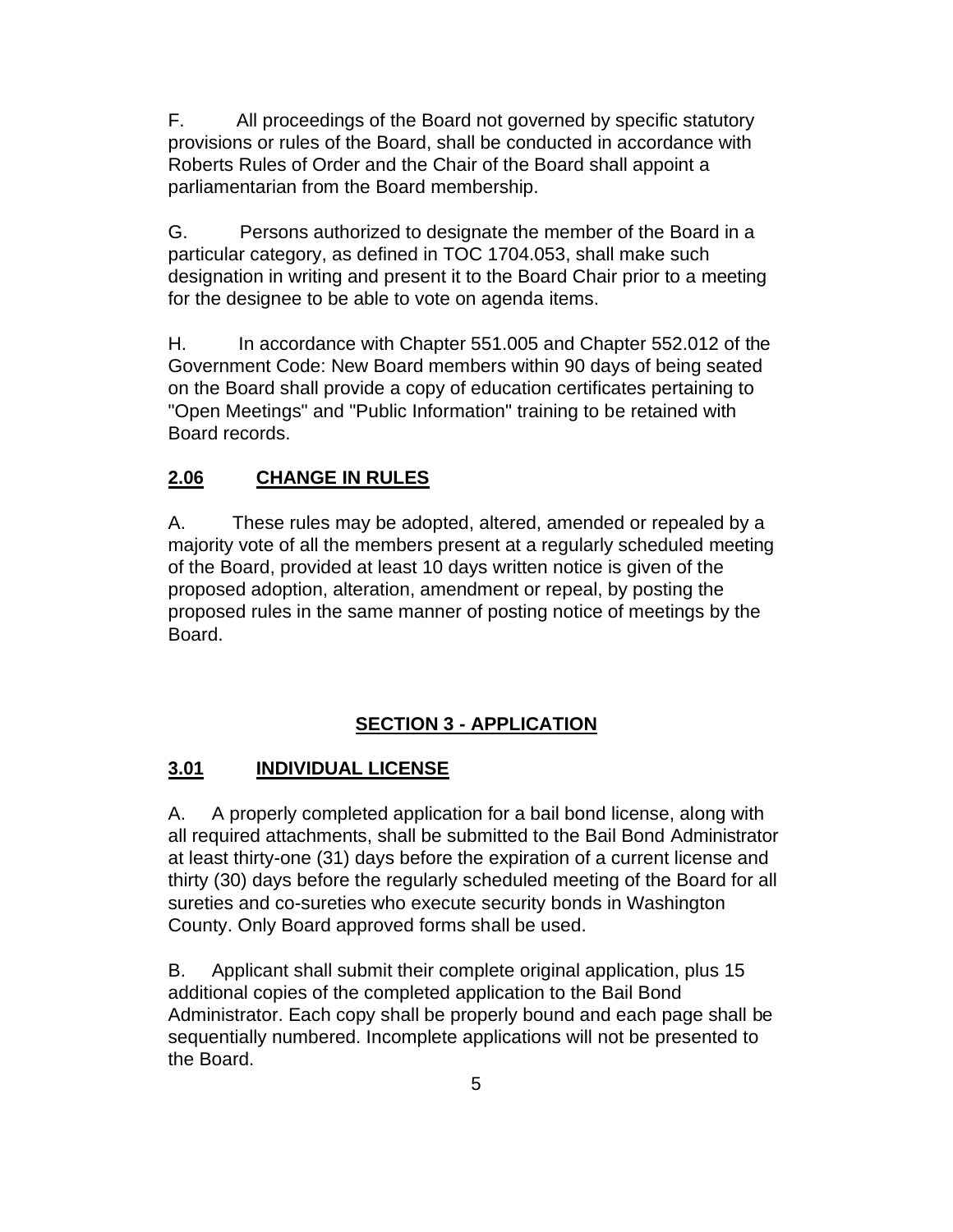C. Applicant shall submit to TCIC/NCIC criminal background report performed by a federal, state or local Washington County law enforcement agency or by a facility specifically authorized by the Texas Department of Public Safety. This report shall be sent directly from the approved agency to the Bail Bond Administrator.

D. All letters of recommendation required by the Texas Occupations Code shall include the author's printed name, address, telephone number, title, and relationship to the applicant.

E. The Bail Bond Administrator shall issue an identification card to all Licensees approved by the Board.

F. The Bail Bond Board shall accept electronic receipt of fingerprints from applicants as allowed by the Texas Occupation Code Chapter 14, Sec. 1704.154 (F). (Amended 1-11-2021)

## **3.02 CORPORATE SURETY AGENT LICENSE**

A. A completed application for a bail bond license shall be submitted by the Corporate Surety's Agent, along with all required attachments, to the Bail Bond Administrator at least thirty-one (31) days before the next regularly scheduled Board meeting. Only Board approved forms shall be used.

B. The Corporate Surety's Agent shall submit a complete original, plus 15 copies of the application to the Bail Bond Administrator. Each copy shall be properly bound and each page shall be sequentially numbered. Incomplete applications will not be presented to the Board.

C. The Corporate Surety's Agent shall submit to a TCIC/NCIC criminal background report performed by a federal, state or local Washington County law enforcement agency. This report shall be directly from the law enforcement agency to the Bail Bond Administrator.

D. All letters of recommendation required by the Texas Occupations Code shall include the author's printed name, address, telephone number, title and relationship to the applicant.

E. When submitting an application for a Corporate License, an authorized corporate representative shall sign the application and include his/her official title. Additionally, a letter of authorization from the corporate officer shall be included with the application, designating the individual who will answer and act on behalf of the corporation, at the time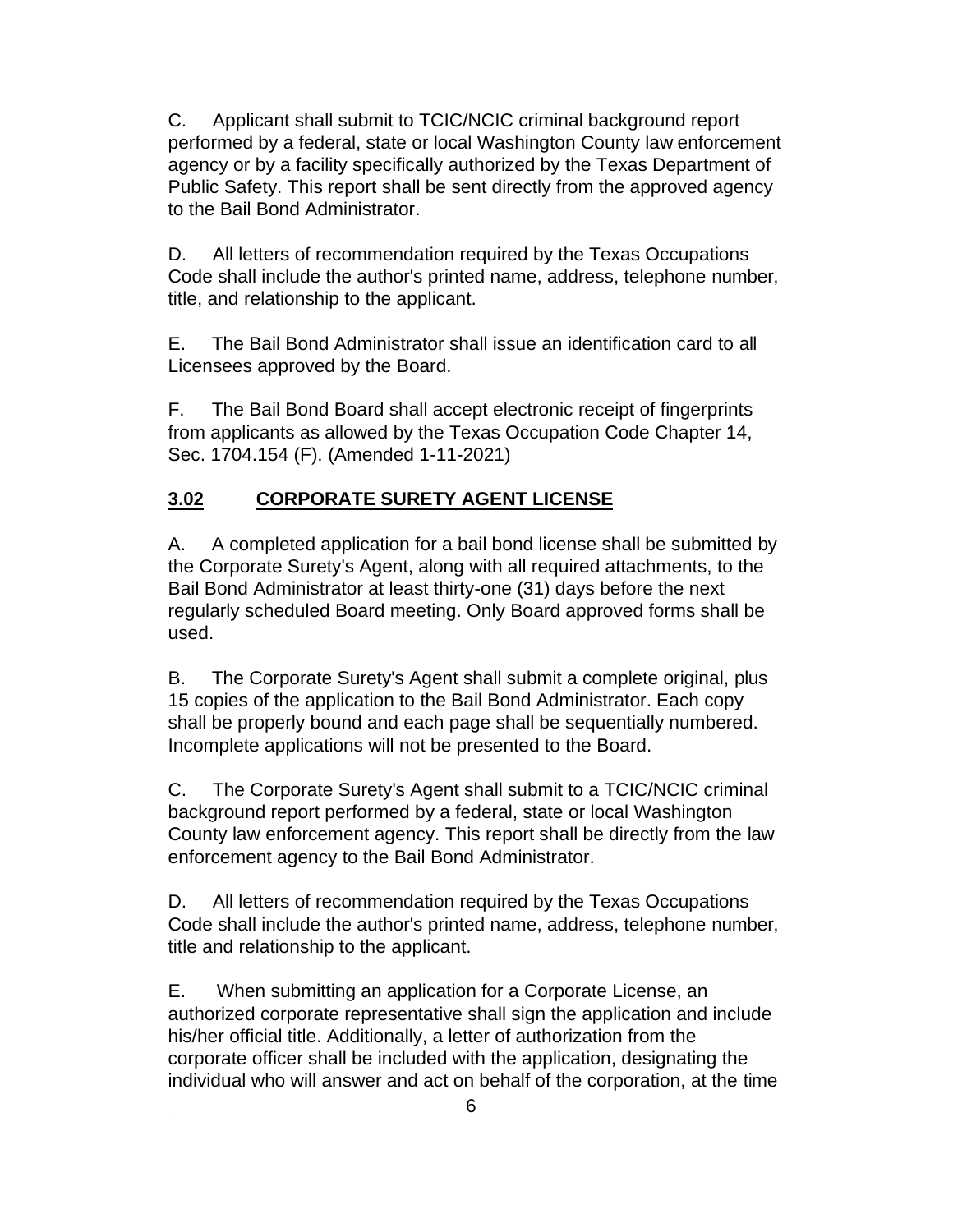the application is presented to the Board for approval.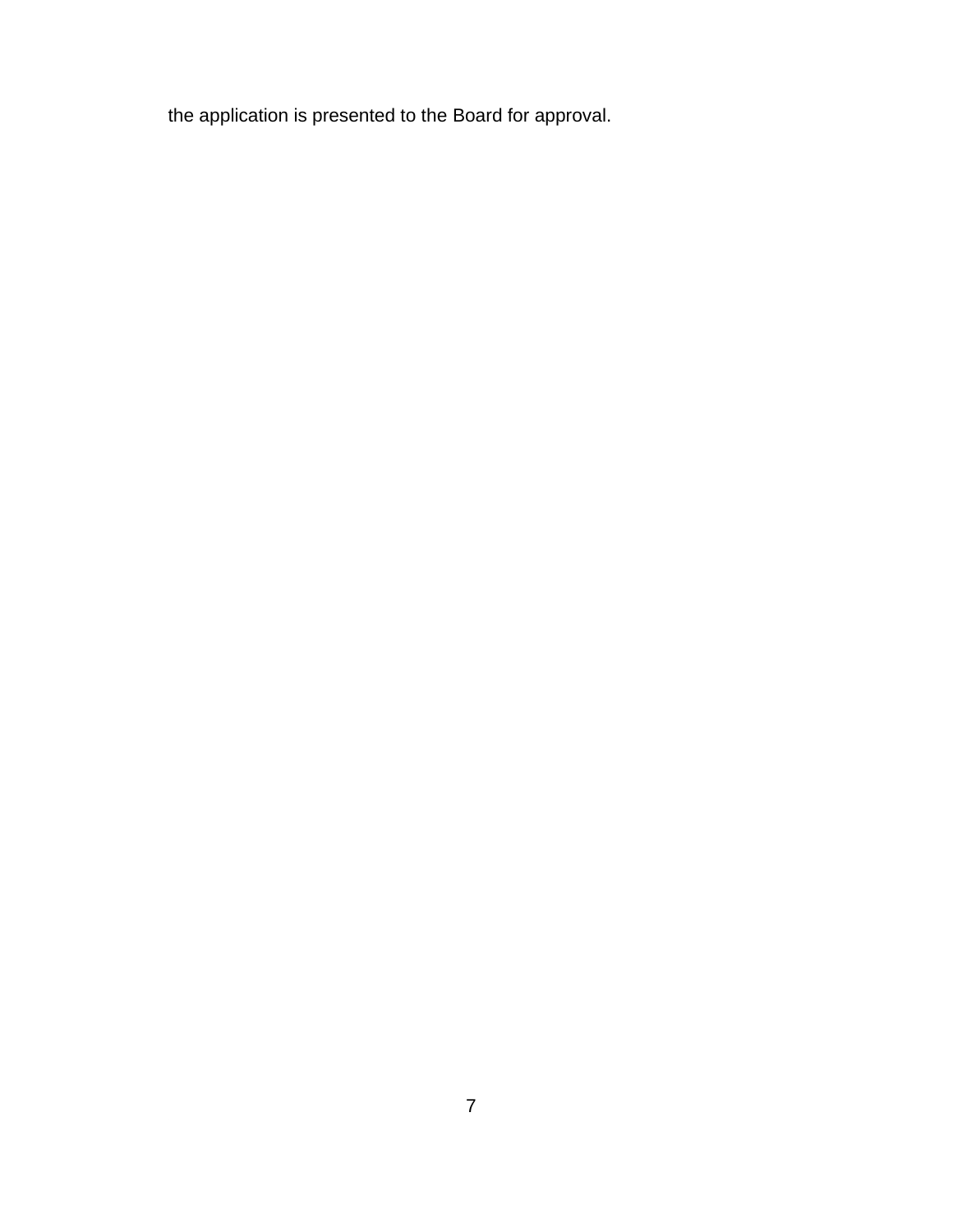F. The Bail Bond Administrator shall issue an identification card to all Corporate Surety Agents approved by the Board.

G. No Agent shall execute bonds for any Corporate Surety unless such Agent is individually licensed pursuant to the Regulation of Bail Bond Sureties. Such Agent shall also be specifically designated in the Surety's license application.

H. A Corporate Surety may appoint more than one Agent; however for each such Agent a separate application shall be filed and all requirements of an individual license shall be met with respect to application fees and security deposits.

I. Approved Corporate Surety Agents shall be issued an identification card by the Bail Bond Administrator.

## **3.03 BAIL BOND EMPLOYEE**

A. All employees of a Licensee shall submit an employee approval application to the Bail Bond Administrator to be placed on the Bail Bond Board agenda no later than the next regularly scheduled Board meeting following the employee hiring date.

B. Applicant shall submit their completed application, plus 15 copies of the application to the Bail Bond Administrator. Incomplete applications will not be presented to the Board.

C. Applicant shall ensure that a TCIC/NCIC criminal background report is performed by a federal, state or local Washington County law enforcement agency or by a facility specifically approved by the Texas Department of Public Safety . This report shall be sent directly from the law enforcement agency to the Bail Bond Administrator. Criminal background reports will not be accepted directly from the applicant.

D. Upon request of the Licensee, approved employees shall be issued an identification card by the Bail Bond Bond Administrator which will be labeled with the Licensee's license number.

## **3.04 FEES**

- A. All application fees set by the statute shall be paid by the individual making application.
- B. Application fees are non-refundable.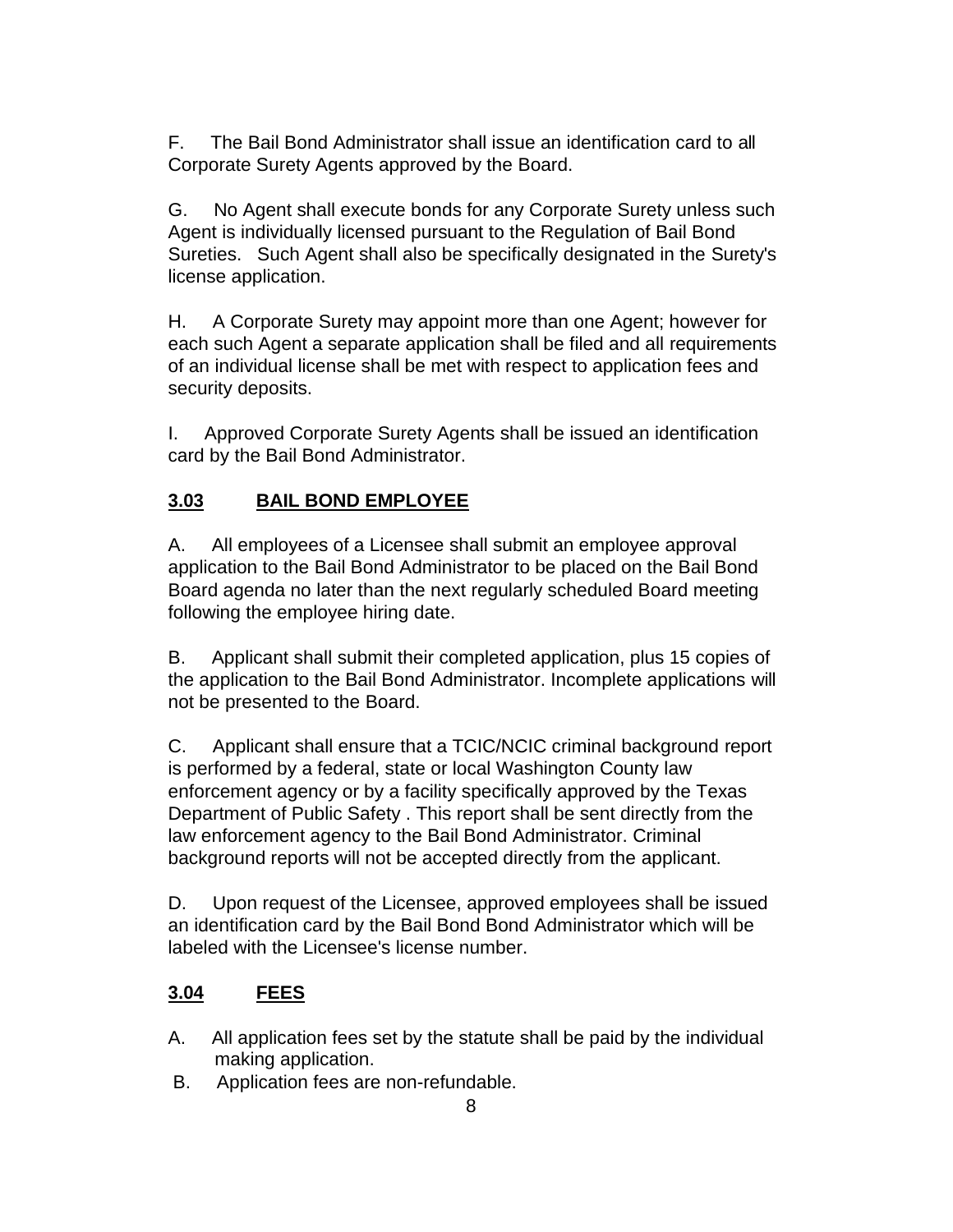#### **3.05 FILING D/B/A (assumed name)**

A. Each licensee who uses an assumed name shall submit to the Board a valid assumed name certificate or certified copy thereof properly filed with the Washington County Clerk's office, and shall list names of all owners or principles. Upon Board approval of a company name change, a new DBA shall be filed no later than the next business day.

## **3.06 ADDRESS/TELEPHONE NUMBER**

A. Licensee and Corporate Agents shall use the business address and business telephone number that is listed on the original license application to be entered on the Licensed Bail Bond Surety list, unless otherwise approved by the Board. Such list shall be updated by the Bail Bond Administrator or its designee and posted at the jail and other required locations each month.

B. A license holder or agent answering a telephone call to a bail bond surety's office telephone number shall identify the actual or assumed business name of the surety to the caller.

#### **SECTION 4 - RENEWAL**

#### **4.01 PROCESS**

A. The application shall have the same form and content as an application for the original license. The applicant shall include a copy of any certificate of deposit and a copy of the recorded CD assignment. The CD must be issued by an institution chartered by the United States of America. If real property is pledged, the applicant shall include a copy of the recorded deed of trust and all other documents pertaining to real property that are required in an original application.

B. It is the responsibility of the license holder to apply for renewal. If a renewal application is not timely filed and the current license expires, the license holder shall not execute bail bonds until a license is issued.

C. If a renewal application is not timely filed, an original application is required. If the application is granted, the license holder has the same Bail Bond Limits as any other newly licensed individual, as identified in the Texas Occupations Code, Section 1704.201 (f)(1) with no credit given for the expired prior license.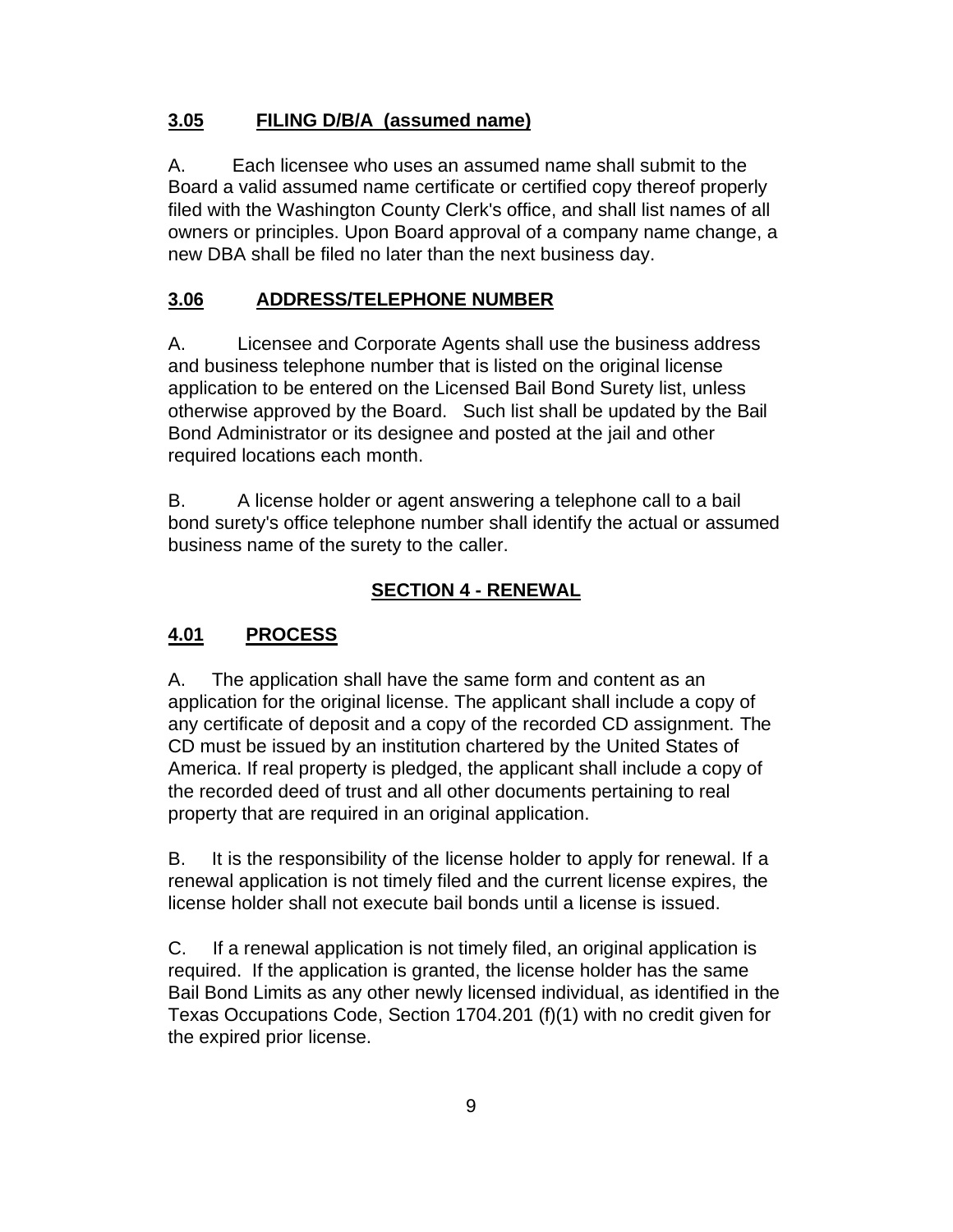D. The Board shall not renew a license if the current license is under suspension or revoked.

E. If a license is finally suspended, expired, or otherwise revoked, the person will, under scrutiny by the Board or its designate, cease and refrain from using any and all listed advertising and related advertised telephone numbers associated with that license.

#### **4.02 FEES**

The fee to renew a license is the same as the original license application. Application fees are non-refundable.

#### **SECTION 5 - DEPOSIT AND WITHDRAWAL OF COLLATERAL**

#### **5.01 REAL PROPERTY**

A. Before a Licensee can rely on non-exempt real estate as collateral (in whole or in part), the Deed of Trust shall be presented to the Board for approval. If the Board votes to accept the deed of trust, the Board shall issue a value for the property for the sole purpose of determining the bail bond limit for the Licensee.

- B. The Deed of Trust shall:
	- 1. Be submitted only on a form approved by the Board; and,
	- 2. Name the Board as trustee.

C. The Board shall record a copy of the Deed of Trust with the County Clerk of the County where the property is located. Licensee shall reimburse the Board for the actual cost to file the Deed of Trust before the property may be added to the Licensee's Bail Bond Limits.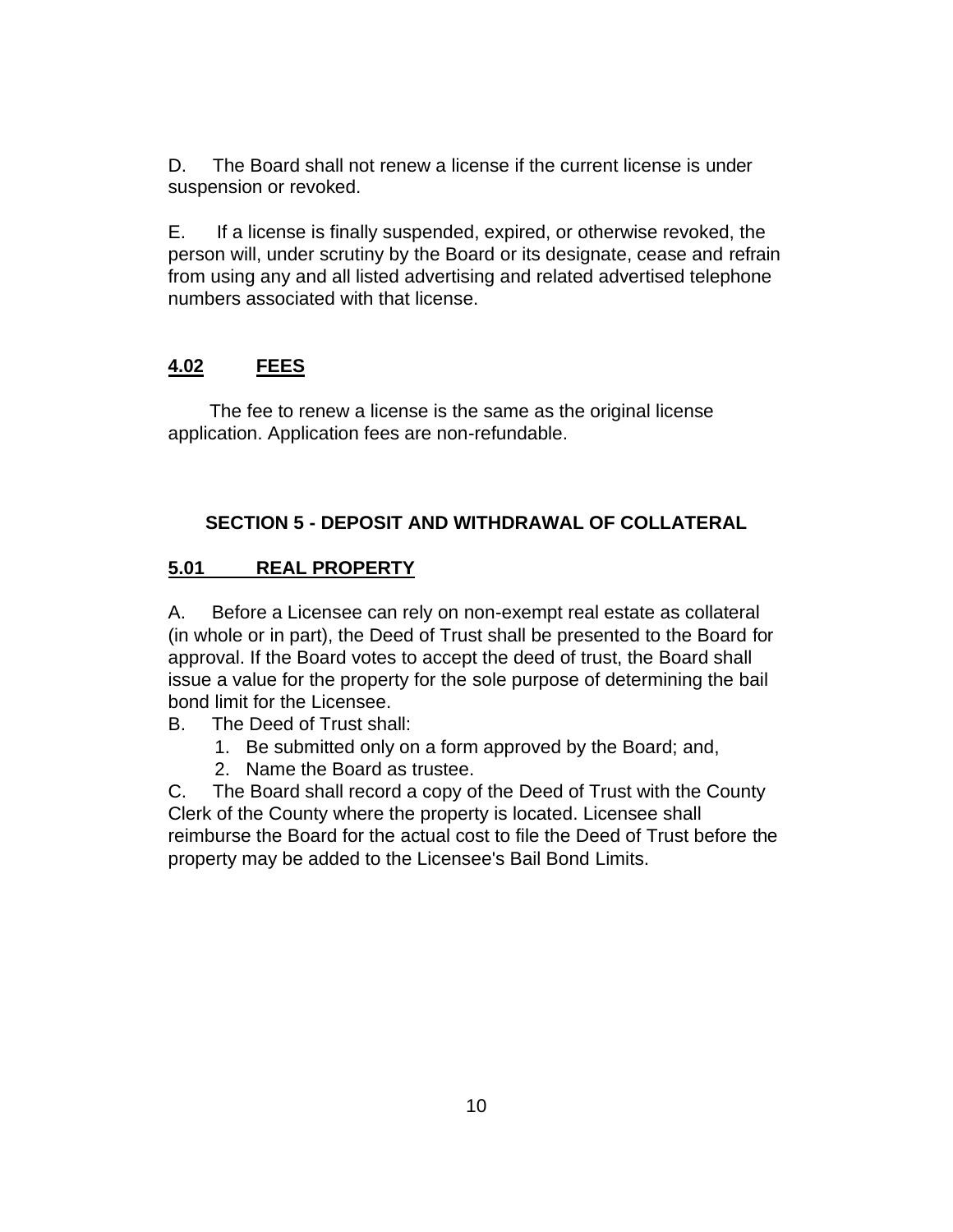D. The original recorded Deed of Trust will be held by the Board.

E. If the subject property is (or becomes) subject to any liens of any kind, the Licensee shall provide a certified copy of the lien document to the Board no later than the next business day that the lien is filed with any County Clerk.

## **5.02 CASH OR CERTIFICATE OF DEPOSIT**

A. A Licensee that relies upon collateral other than real property, shall submit at least Fifty Thousand dollars (\$50,000.00) in cash, or cash equivalent styled in the name of the Washington County Treasurer and issued by a financial institution insured by the federal government in one of the following forms:

- 1. A cashier's check which shall be cashed and deposited by the Washington County Treasurer.
- 2. A Certificate of Deposit that
	- a. is automatically renewable,
	- b. is a negotiable instrument, and,
	- c. is issued by an institution chartered by the United States of America.
- B. A signed and completed Assignment of Security form approved by the Board shall accompany all Certificates of Deposit. The Bail Bond Board shall submit a copy of the assignment to the issuing bank and the Washington County Treasurer.
- C. All Certificates of Deposit are subject to being confirmed with the issuing, federally chartered institution for validity.

## **5.03 COMBINATION**

A. Licensees can rely on a combination of cash and property to execute bonds; however, each type of security shall independently meet the statutory minimum security requirement.

## **5.04 WITHDRAWAL**

- A. A license holder shall withdraw security only as provided by the Texas Occupations Code, Section 1704.210, or by these rules.
- B. No license holder shall withdraw security from deposit, or make changes to the nature, location, identification or amount of security deposited, without the Board's knowledge and approval.
- C. If a license holder's liability, actual or potential, falls below the amount of security pledged, the license holder may, with the Board's approval, withdraw security to the extent that the remaining security is sufficient to cover the license holder's liability.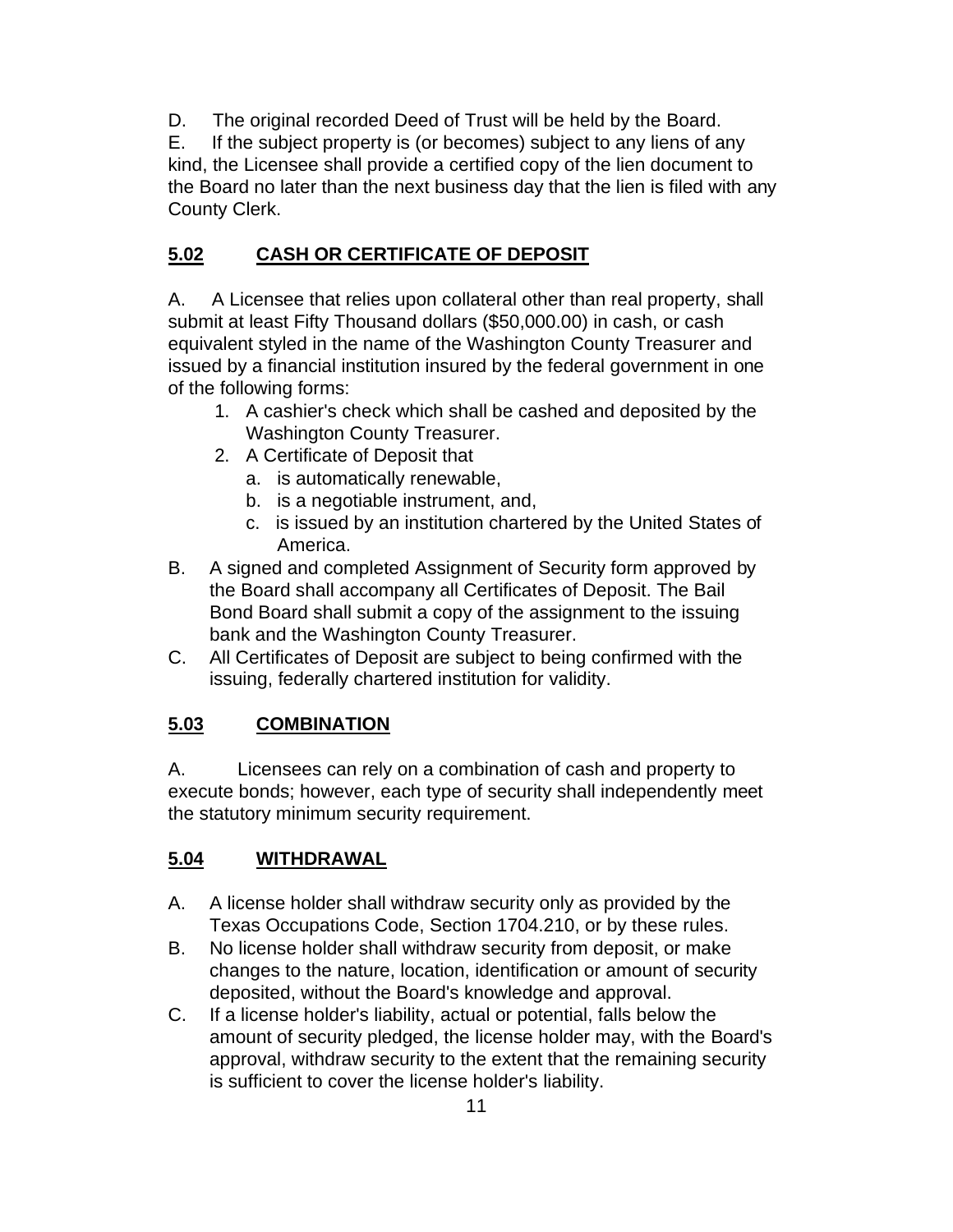D. The license holder may, with Board approval, substitute one form of security for another, provided that the security remains sufficient to cover the license holder's actual or potential liability.

#### **SECTION 6 - ACTIVITY OF LICENSEE/AGENT/EMPLOYEE**

## **6.01 BOND FORMS**

- A. Any surety bond filed in Washington County shall show on its face the date of expiration of the license and license number.
- B. All information on bonds shall be typed or clearly, legibly printed.

| C. All bonds written in Washington County shall contain the following       |                                                   |               |                |
|-----------------------------------------------------------------------------|---------------------------------------------------|---------------|----------------|
|                                                                             | language and shall be notarized: "We, each of us, |               | do             |
| swear that we are worth in our own right, at least the sum of dollars       |                                                   |               |                |
| after deducting from our property all that which is exempt by the           |                                                   |               |                |
| Constitution and Laws of the State of Texas from forced sale, and after the |                                                   |               |                |
| payment of all debts, of every description, whether individual or security  |                                                   |               |                |
| debts, and after satisfying all encumbrances, upon our property which are   |                                                   |               |                |
| known to us; and that we reside in the County of The Sand have              |                                                   |               |                |
| property in the State liable of execution worth:                            |                                                   |               |                |
| <b>SURETY</b>                                                               |                                                   | SUM OF        | <b>Dollars</b> |
|                                                                             | (signature)                                       |               |                |
| <b>SURETY</b>                                                               |                                                   | <b>SUM OF</b> | <b>Dollars</b> |
|                                                                             | (signature)                                       |               |                |
| SUBSCRIBED AND SWORN to before me this day of , 20                          |                                                   |               |                |
|                                                                             |                                                   |               |                |

NOTARY PUBLIC, STATE OF TEXAS Expiration of Notary (added July 7, 2014)

## **6.02 ACTIVITY REPORTS**

A. Every licensee must have a completely filled out monthly report submitted to the Bail Bond Administrator no later than 5:00 o'clock P.M. on fifth day of every month, which shall include the licensee's full payment of the longevity fees. If a licensee had no activity during the said month, a blank report shall be submitted stating **"NO ACTIVITY**". Licensees who do not submit a complete activity report shall be subject to a temporary suspension of its bonding privileges in Washington County. The Board shall set the term for suspension at its next meeting.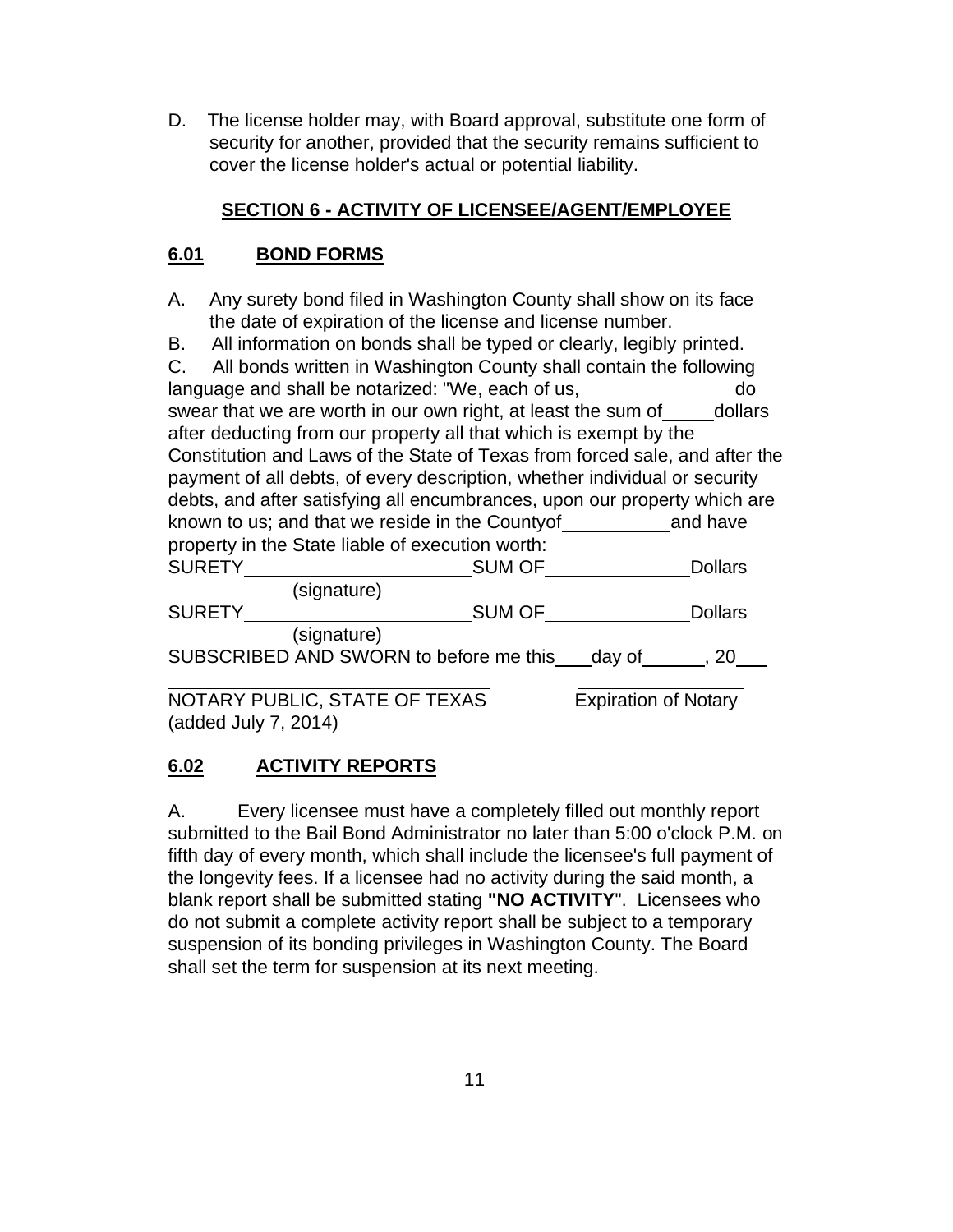B. In order for a licensee to be relieved of liability on a misdemeanor bond, the licensee shall provide the Bail Bond Administrator with written proof of final disposition or dismissal from the Washington County Attorney or from the Washington County Clerk or from a Justice of the Peace office in which the case was filed. For felony bonds, the Licensee shall provide the Bail Bond Administrator with an "Affidavit of Discharge" that has been verified by the Washington County District Attorney. Proof of payment of bond forfeiture on felony bonds will also release Licensee from bond. The Bail Bond Administrator is authorized to accept an affidavit from a Licensee when Licensee has done due diligence, but cannot prove an official discharge from a court of jurisdiction as evidence of discharge. The Licensee is obligated to amend its affidavit, if the bond is later shown to be in full force and effect.

## **6.03 BAIL BOND LIMITS**

A. It is the responsibility of the Licensee to provide government verification to the Bail Bond Board Administrator when a case has been dismissed or a defendant is deceased in order to update the amount of security available to the Licensee.

B. The Bail Bond Board Administrator shall notify the Sheriff and the Board Chair of any Licensee that has executed a bond in excess of the Licensee's Bail Bond limits.

C. The Bail Bond Administrator shall notify the District Attorney that the Licensee's bonds may be insufficient in the event that a Licensee is deceased or becomes incapacitated.

D. If a Licensee is suspended by the Board for any reason, the Licensee will be removed from the Licensed Bail Bond Surety List. Upon reinstatement of the license, the company name will be placed at the bottom of the List.

#### **6.04 JUDGMENTS**

A. Upon notification that a Licensee or attorney has failed to pay a final judgment, the Bail Bond Board Administrator shall notify the Sheriff as provided by Texas Occupations Code 1704.204(a).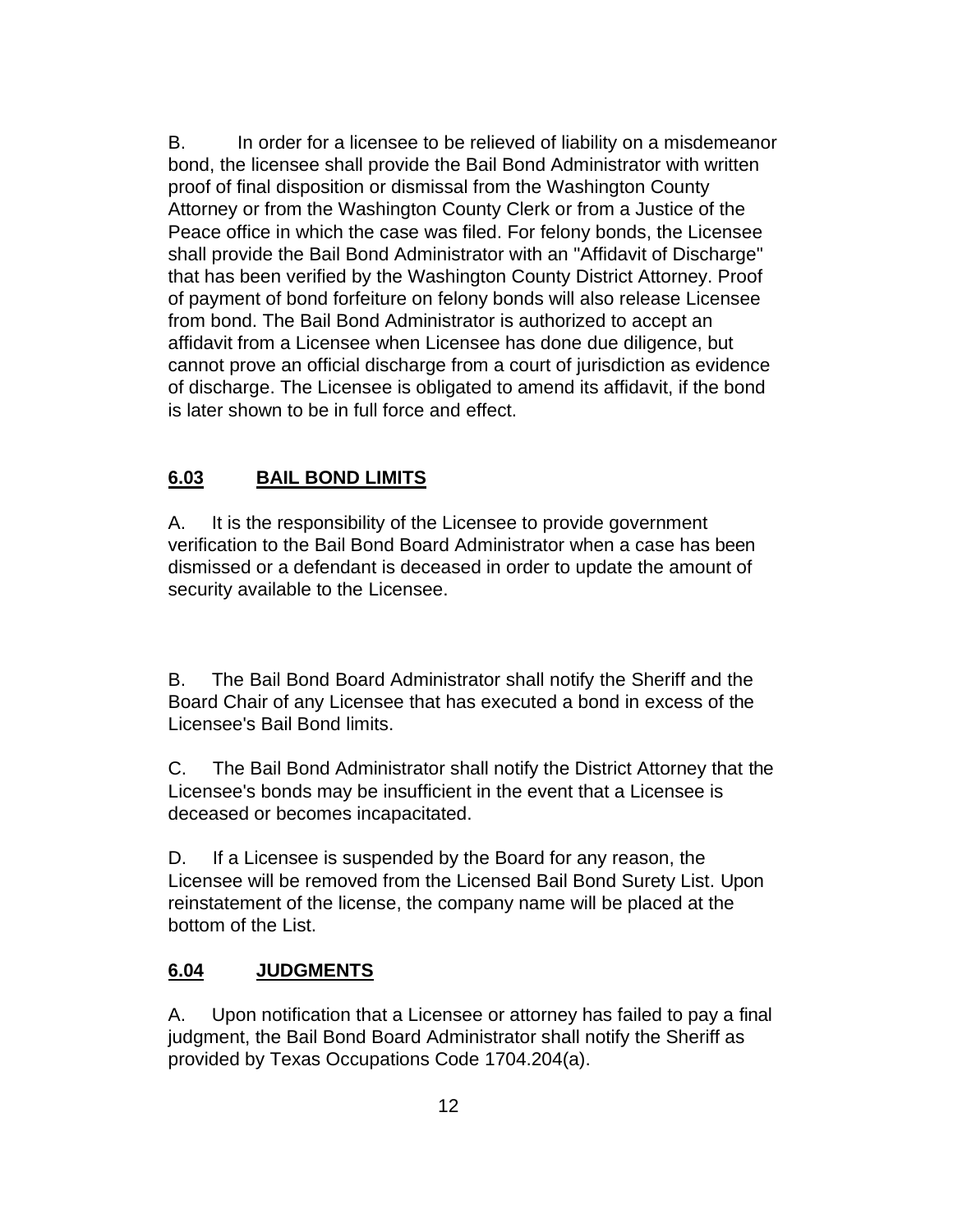B. The Bail Bond Administrator shall also send a notification of the failure to pay a final judgment to the County Treasurer , the County Attorney and any other County department that issues payment (Local Government Code 154.025 and 262.0276)

## **SECTION 7 - ADVERTISING REQUIREMENTS**

## **7.01 ADVERTISING**

All advertising on behalf of a bail bond surety in print, on electronic media or internet media, including but not limited to billboards, business cards, promotional items, signage, bus bench advertising, etc., shall contain enough information to identify the surety, including, but not limited to the following information:

## **7.02 INDIVIDUAL LICENSEE**

For an individual, the proper name of the licensee, the Washington County license number, the counties in which he or she is licensed;

## **7.03 CORPORATE LICENSEE**

For a corporate license, the proper name of the corporation's agent for writing bonds, the corporation's license number relating to that agent, and the county in which the license was issued for that agent; and,

## **7.04 ATTORNEY SURETY**

For an attorney surety, the proper name of the attorney.

## **7.05 GENERAL INFORMATION**

A. Such advertisements may contain additional information that is not misleading, including, as permitted by law or other applicable regulation, an assumed name that is properly registered with the Washington County Clerk's Office.

B. Attorney sureties must comply with all applicable statutes and the rules of the State Bar of Texas regarding attorney advertising.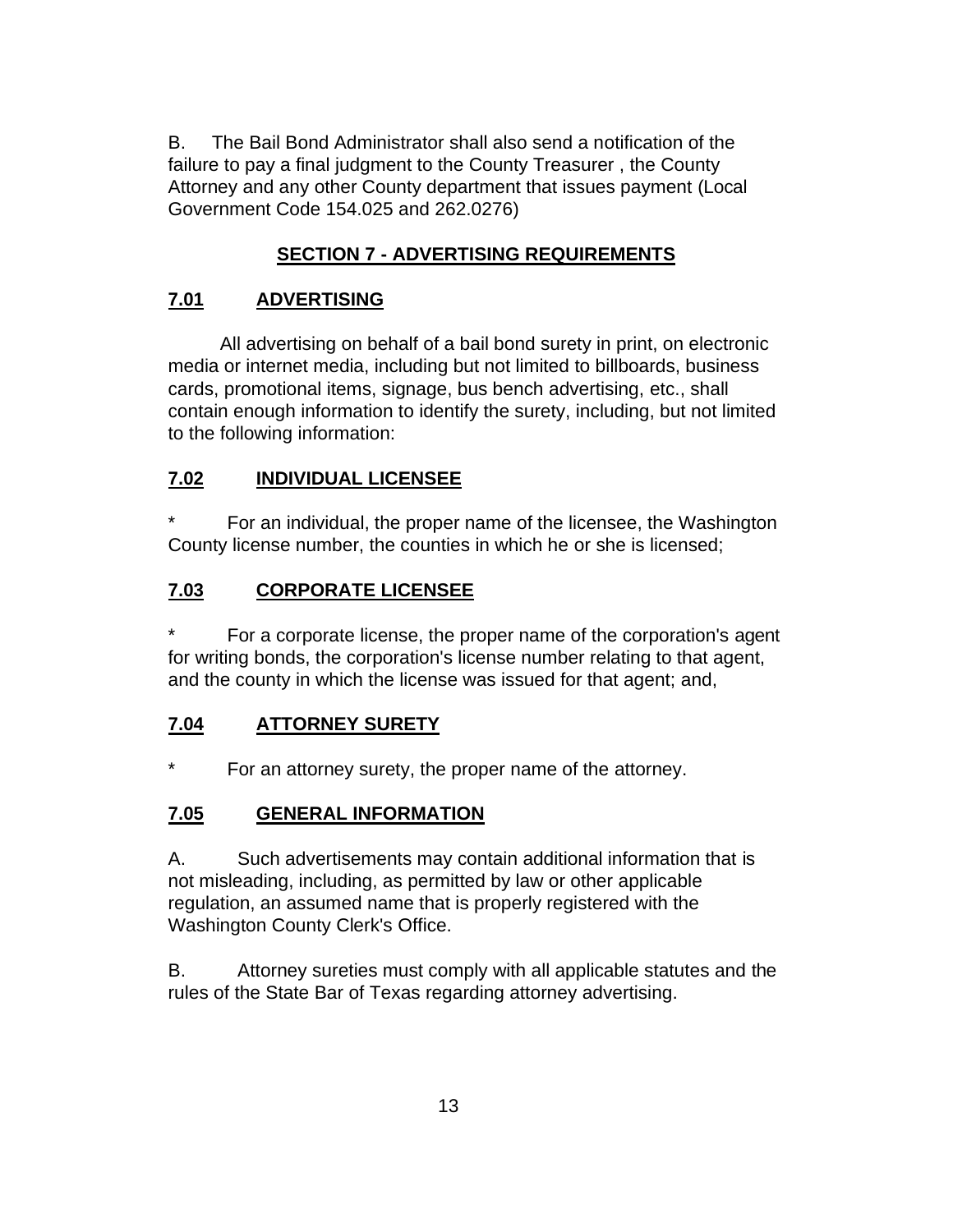C. If an attorney surety chooses to advertise in the section of the telephone directory or internet yellow pages that relates to bail bond sureties, such advertisement must clearly indicate that the attorney is writing bonds as an attorney surety, and that an attorney may only write bonds for persons he/she represents in criminal cases for which the bond is given.

D. Advertisements may not misrepresent the authority of a surety.

# **SECTION 8 - COMPLAINTS TO BOARD**

#### **8.01 PROCESSING COMPLAINTS**

A. The Board may, on its own motion, and shall, on receipt of sworn complaint have cause to believe that a violation of the Act or the Rules has occurred, or on request of a court, investigate the actions and records relating to such complaint against any bondsman it has licensed. All complaints, other than those considered by the Board on its own motion or at the request of a Court, shall be made under oath and on a Board approved form. The Bail Bond Administrator will forward copies of the written, sworn complaint to all Board members for review. The decision to place a complaint on the meeting agenda shall be made by request of at least two (2) members of the Board.

B. The Board Administrator is designated as the agent of the Board for the receipt of complaints.

C. Upon receipt of a complaint, the Board shall give notice to the accused licensee by certified mail at least ten days prior to any hearing on the complaint. The notice shall specify the charges of violation made against the licensee, and the hearing shall be limited to those charges.

D. If the complaint relates to a licensee who is also a member of the Board, said licensee shall be disqualified as a member of the Board to consider said complaint. The Chair shall call a special session of the Board as soon as practicable for the purpose of election, by a majority of the licensees present at such meeting, of a licensee to serve as a member of the Board in the place and in the stead of the licensee Board member complained against. The newly elected licensee Board member shall serve at all meetings of the Board respecting such complaint and shall, upon a vote of the majority of the members of the Board, serve as bail bondsmen's representative on the Board at all meetings of the Board pending the final disposition of the complaint.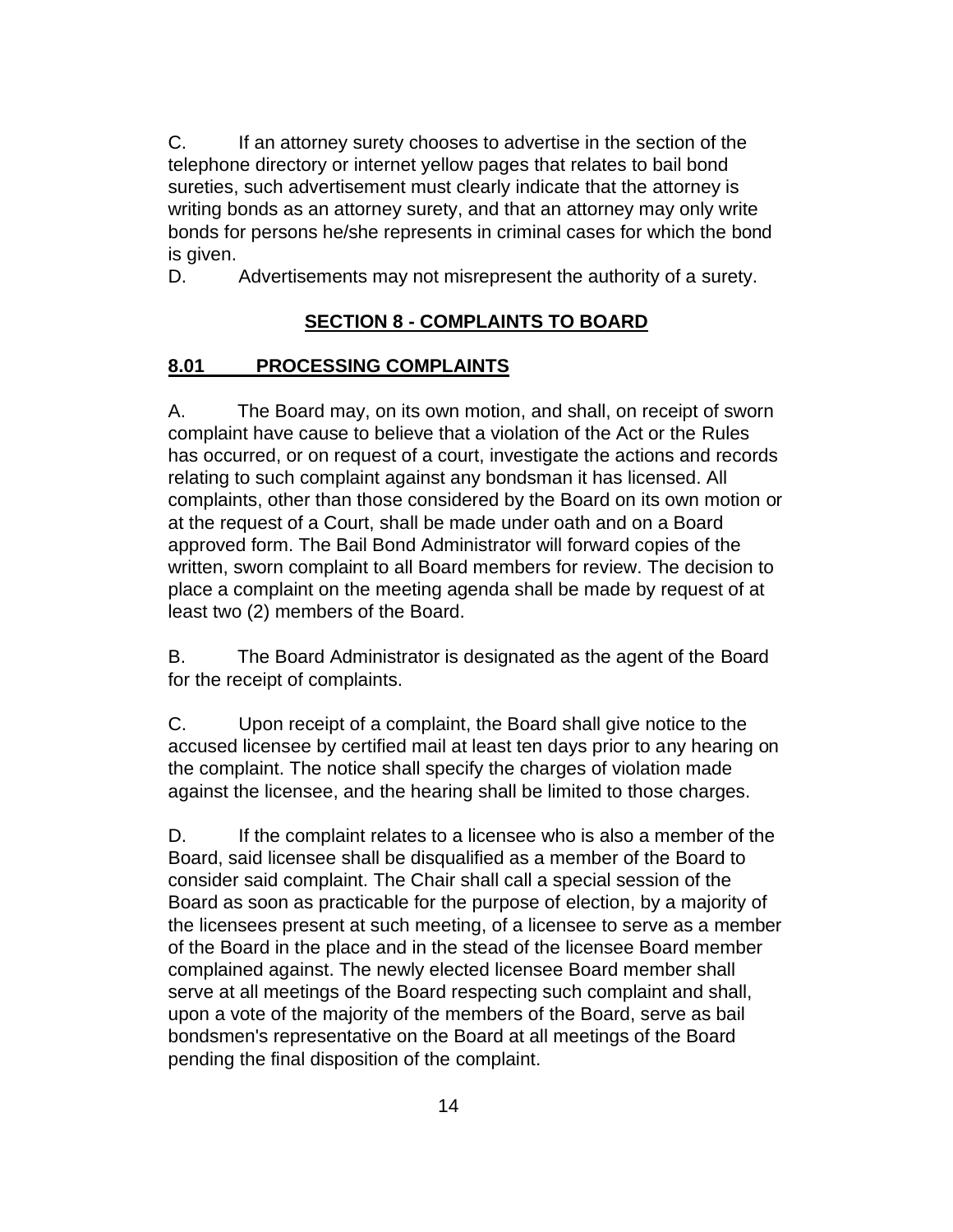D. The Board vests authority to issue subpoenas in the Chair and Vice Chair.

#### **SECTION 9 ENFORCEMENT PROVISIONS**

#### **9.01 GOVERNING STATUTES**

A. Any Procedures and Practices not specifically covered by these Rules shall be governed by Chapter 1704 Texas Occupations Code and the Texas Code of Criminal Procedure, and all licensees are hereby placed on notice that ignorance of the law is no excuse or defense to the Suspension of and/or Revocation of his/her license.

B. A violation of any of the Rules or Regulations of the Washington County Bail Bond Board or the Laws of the State of Texas as they relate to bail bond activities shall be considered as grounds for Suspension and/ or Revocation of any license.

#### **SECTION 10 - ADOPTION OF RULES AND REGULATIONS**

The Rules shall be in full force and effect 10 days after being approved by the Board. All prior Local Rules in conflict with these regulations are hereby repealed.

15